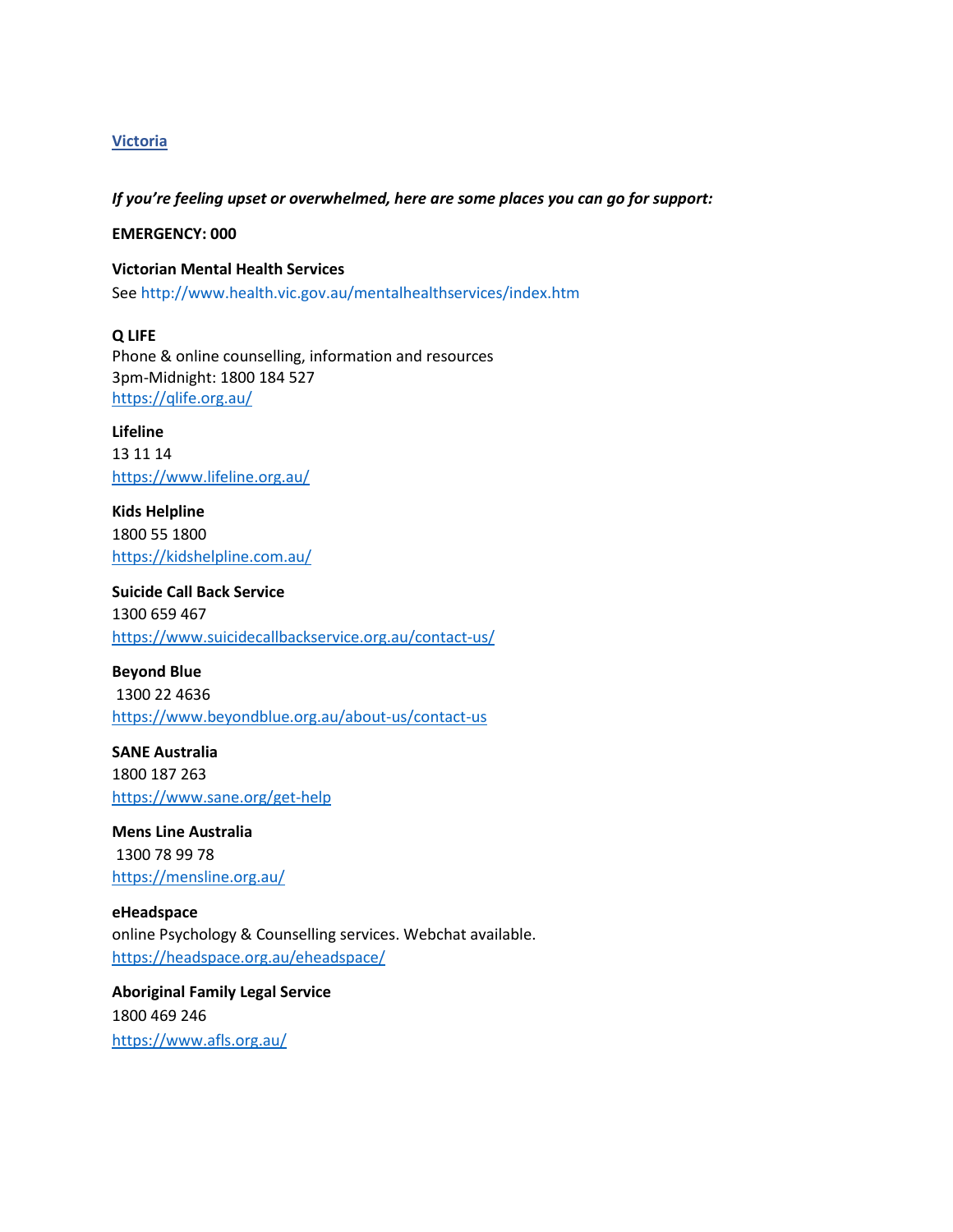## **1800 RESPECT**

24-hour support line for people impacted by sexual assault, domestic or family abuse 1800 737 732

*Headspace centres around the country provide free mental health care for young people. Find a headspace centre near you:*

### **Headspace**

Psychology & Counselling services, information and resources. Various locations around Australia. <https://headspace.org.au/headspace-centres/>

*Aboriginal Community Controlled Health Organisations can provide mental health care and wellbeing support for Aboriginal and Torres Strait Islander people.* 

*You can see the Aboriginal Community Controlled Health Organisations near you by visiting your state's peak body:*

## **Victorian Aboriginal Community Controlled Health Organisation**

<https://www.vaccho.org.au/om/>

*Visit one of our partner/supporter organisations.*

*Our partner/supporter organisations are committed to supporting Aboriginal and Torres Strait Islander LGBTQA+ young people:*

#### **Elizabeth Morgan House**

<https://www.emhaws.org.au/>

*Other services in your state/territory that can offer support:*

#### **Thorne Harbour Health**

<https://thorneharbour.org/>

(03 9865 6700)

# **Zoe Belle Gender Collective**

<https://zbgc.org.au/>

(0429 070 827)

**Switchboard**

<https://www.switchboard.org.au/>